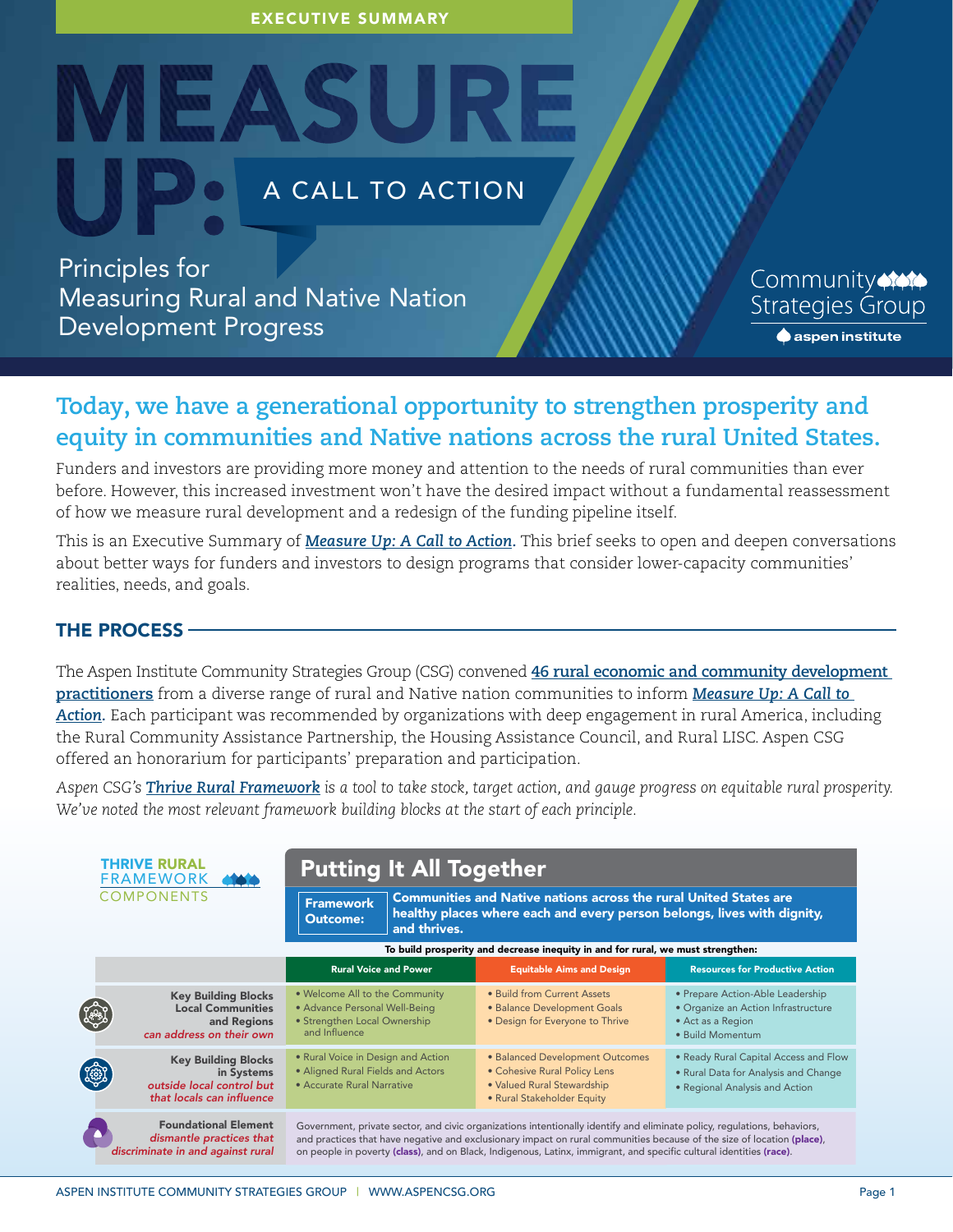## 6 PRINCIPLES FOR MEASURING RURAL DEVELOPMENT PROGRESS



MEASUREMENT PRINCIPLE 1:

Expand the range of individual and community assets used to indicate critical rural development progress.

Build from Current Assets

Conventional measures of development progress are often inappropriate in rural communities, especially in places that have been historically discriminated against or need prerequisite skill-building. Instead, metrics that highlight critical "asset changes" focus on a place's specific economic sectors and geographies, identify obstacles, and gauge whether supports and systems are in place to catalyze and sustain longer-term progress.

| <b>Government</b>                                                                                                                                                                              | Philanthropy                                                                                                                                                                                | <b>Rural Practitioners</b>                                                                                                                                                                                  |
|------------------------------------------------------------------------------------------------------------------------------------------------------------------------------------------------|---------------------------------------------------------------------------------------------------------------------------------------------------------------------------------------------|-------------------------------------------------------------------------------------------------------------------------------------------------------------------------------------------------------------|
| Become familiar with and accept frameworks<br>that value community and development<br>progress as evidenced by changes in<br>diverse forms of capital and assets -<br>and their preconditions. | Government recommendations plus:<br>Engage in an ongoing dialogue with<br>government funders about expanding<br>and improving progress metrics for rural<br>community and economic success. | Familiarize yourself with community and<br>economic development frameworks for<br>measuring multiple assets and aspects<br>of rural development progress, such as<br>changes in school enrollments or labor |
| Measure assets and opportunities as well<br>as needs.                                                                                                                                          | Formalize a field of practice around<br>innovative frameworks to measure and                                                                                                                | market participation rates.<br>Firmly but diplomatically push back on<br>external funder metrics of progress and                                                                                            |
| Push boundaries and creativity to expand<br>the menu of measures for what can qualify<br>as progress or effectiveness.                                                                         | mark true wealth and asset building.<br>Support local nonprofits and governments<br>to document qualitative methods that                                                                    | success if they don't meet your<br>community reality.                                                                                                                                                       |
| Design solutions to address the inherent<br>limitations of federal data for communities                                                                                                        | better illuminate ground-level success.                                                                                                                                                     | Have confidence that you know your<br>community.                                                                                                                                                            |
| and Native nations across the rural<br>United States.                                                                                                                                          | Support training for local and regional<br>development organizations.                                                                                                                       | Engage often and regularly with state and<br>federal elected and appointed leaders.                                                                                                                         |



### MEASUREMENT PRINCIPLE 2:

Do not dictate what to measure. Work with rural initiatives to define the progress indicators that make local – and mutual – sense.

**A#4<sup>2011</sup>** 

Rural Voice in Design and Action It's important that the rural initiatives define their own unique success markers over the funding period. These tangible outcomes must fulfill a community's vision and understanding of necessary steps toward success – while also moving toward a funder's desired longer-term impact. The rural effort and funder must together answer the following question: *What really matters to measure, now, at this moment of action?*

| <b>Government</b>                                                                                               | Philanthropy                                                                                                                                                                                             | <b>Rural Practitioners</b>                                                                                                                                                         |
|-----------------------------------------------------------------------------------------------------------------|----------------------------------------------------------------------------------------------------------------------------------------------------------------------------------------------------------|------------------------------------------------------------------------------------------------------------------------------------------------------------------------------------|
| Work with grantees/awardees to understand<br>their varying contexts at the front end.                           | <b>Government</b> recommendations plus:<br>Support efforts by rural initiatives,<br>governments, and nonprofits to encourage<br>public funders to adopt innovative,<br>community-driven program metrics. | Advocate for and urge government and<br>philanthropy to engage rural communities<br>and practitioners in defining measurements<br>toward rural prosperity - and accepting<br>them. |
| Together, select and customize useful and<br>realistic metrics of community progress<br>that make local sense.  |                                                                                                                                                                                                          |                                                                                                                                                                                    |
| Ask for, accept, and learn from any                                                                             | Support intermediaries to develop                                                                                                                                                                        | Report it anyway.                                                                                                                                                                  |
| (optional) supplemental community-driven<br>metrics.                                                            | practical, community-driven measurement<br>approaches and protocols.                                                                                                                                     | Press philanthropy and field intermediaries<br>to give you the support you need to<br>measure better.                                                                              |
| Conduct constructive mid-course                                                                                 |                                                                                                                                                                                                          |                                                                                                                                                                                    |
| consultations.                                                                                                  |                                                                                                                                                                                                          | Make some measurement noise on funder<br>feedback and evaluation surveys.                                                                                                          |
| Discard data reporting requirements that<br>are not useful for project implementation,<br>impact, and learning. |                                                                                                                                                                                                          | Start the negotiation; set up a conversation<br>with the funder during the application                                                                                             |
| Emphasize grant selection and monitoring<br>criteria over data collected to control fraud<br>and misuse.        |                                                                                                                                                                                                          | process or at the front end of a grant to<br>negotiate and establish indicators, measures,<br>and reporting requirements that are useful,<br>realistic, and doable for you.        |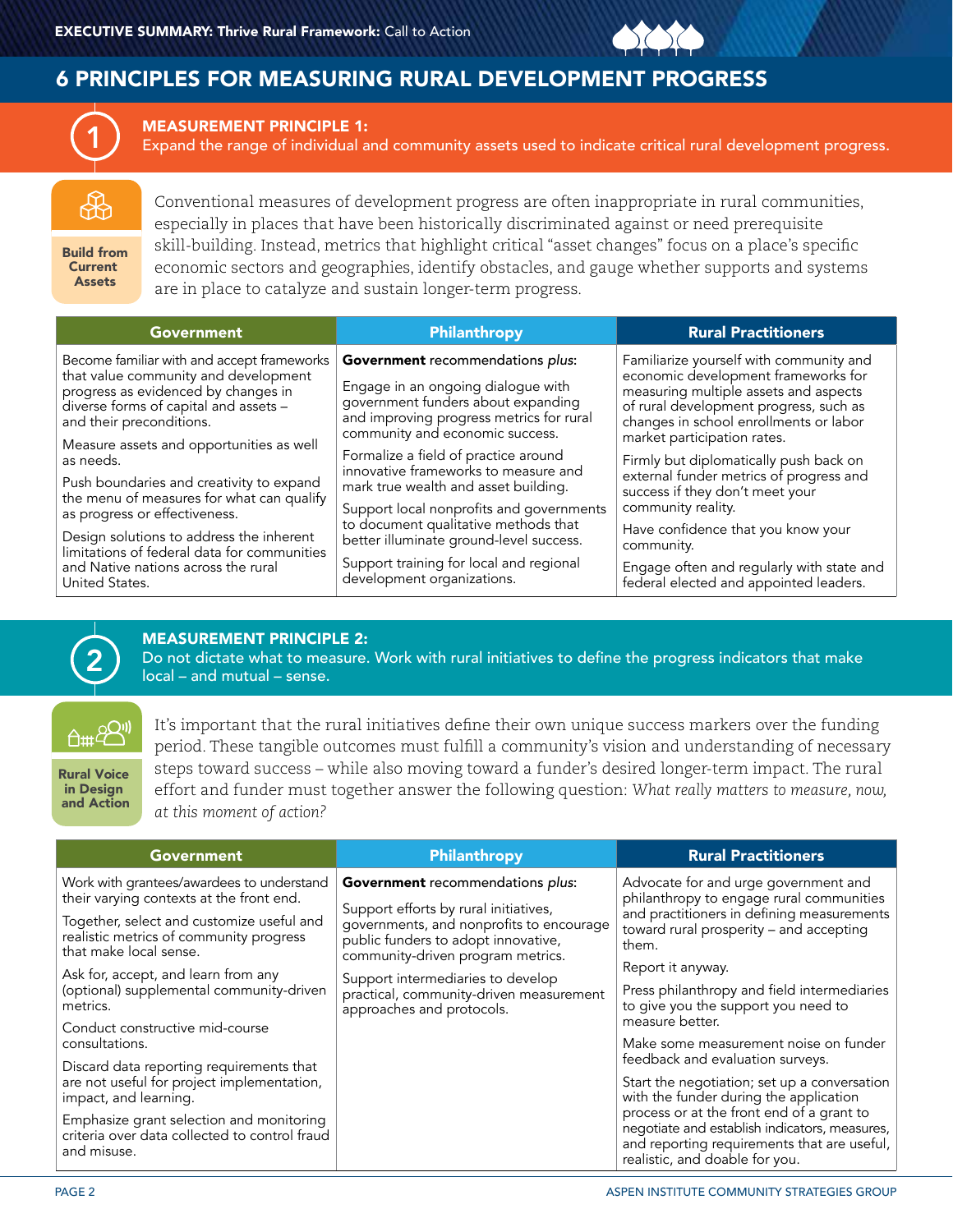# 6 PRINCIPLES FOR MEASURING RURAL DEVELOPMENT PROGRESS



MEASUREMENT PRINCIPLE 3:

Measure progress relative to the rural effort's starting point at its current stage of development – not against an ideal "success" standard.

The drive for "large numbers as impact" ignores real impact. Each rural community project has a unique starting point that depends on organizational capacity and the status of conditions in the rural community. No matter the asset being measured, understanding and documenting the baseline from which results are measured is essential to defining impact.

Design for Everyone to Thrive

| <b>Government</b>                                                                                                              | Philanthropy                                                                                | <b>Rural Practitioners</b>                                                                                                     |
|--------------------------------------------------------------------------------------------------------------------------------|---------------------------------------------------------------------------------------------|--------------------------------------------------------------------------------------------------------------------------------|
| Measure progress from community starting<br>points, not predetermined ideals of success.                                       | Government recommendations plus:<br>Support and test innovative methods to                  | Know your own starting line. Be a champion<br>for your own starting line - and what                                            |
| Be clear on the difference between measuring<br>progress and measuring success.                                                | assess starting-point baselines as well as<br>conditions that signify progress at different | progress looks like from that starting line.<br>Report your impact as progress from your                                       |
| Take into account the time variable in setting<br>progress expectations.                                                       | stages of development.                                                                      | starting point.<br>Carry out regular reassessments to gauge                                                                    |
| Gauge rural progress as ratios in relation to<br>the starting point to determine true impact.                                  |                                                                                             | progress and to assure that clients and<br>communities are speaking clearly about<br>local conditions, assets, and priorities. |
| Check for – and work to eliminate –<br>program-design bias against initiatives<br>starting at different stages of development. |                                                                                             |                                                                                                                                |
| Convene and collaborate – across<br>government, private philanthropy, and rural<br>development practitioners.                  |                                                                                             |                                                                                                                                |



### MEASUREMENT PRINCIPLE 4:

Measure decreases in place, race, and class divides – and increases in the participation and decision-making that reduce these divides – as inherent elements of increasing rural prosperity.



PLACE EQUITY CLASS EQUITY practice advancing

Policy and investment designers should compare the profiles of initiatives they support versus the ones they miss and reach out to the "unreached rural" in every region, race, and class. Using absolute and relative measurement, initiatives should consistently measure decreases in inequity – across race, place, and class. Additionally, all stakeholders should diversify and measure the composition of their decision-making groups.

Measure yourself first. Assess the distribution of grants and investments to see the economic, place, and race demographics of where your funding or lending is going – and is not going.

Ask grantees and awardees to measure changes in inequity.

Check for equity bias in application procedures and funding requirements and expectations. Additionally, ask for equity process indicators and outcome measures.

For disaster-related funding, seek ways to measure that the most vulnerable rural populations and rural areas with the least capacity have prevention and preparedness procedures in place in advance.

Support the creation and maintenance of national, regional, or local civic leadership diversity databases.

Support methods and pilots for analyzing and measuring equity in rural places.

#### Government **Philanthropy Rural Practitioners** Philanthropy **Rural Practitioners**

**Government** recommendations *plus*: Know your local equity baseline, especially in regards to class, race, place, gender, and age.

> Evaluate equity conditions within your own organizations.

Ask the "reducing/increasing equity" question whenever you design a project or initiative to implement it in a way that increases fair opportunity and equity.

Work toward diversity in local decisionmaking positions.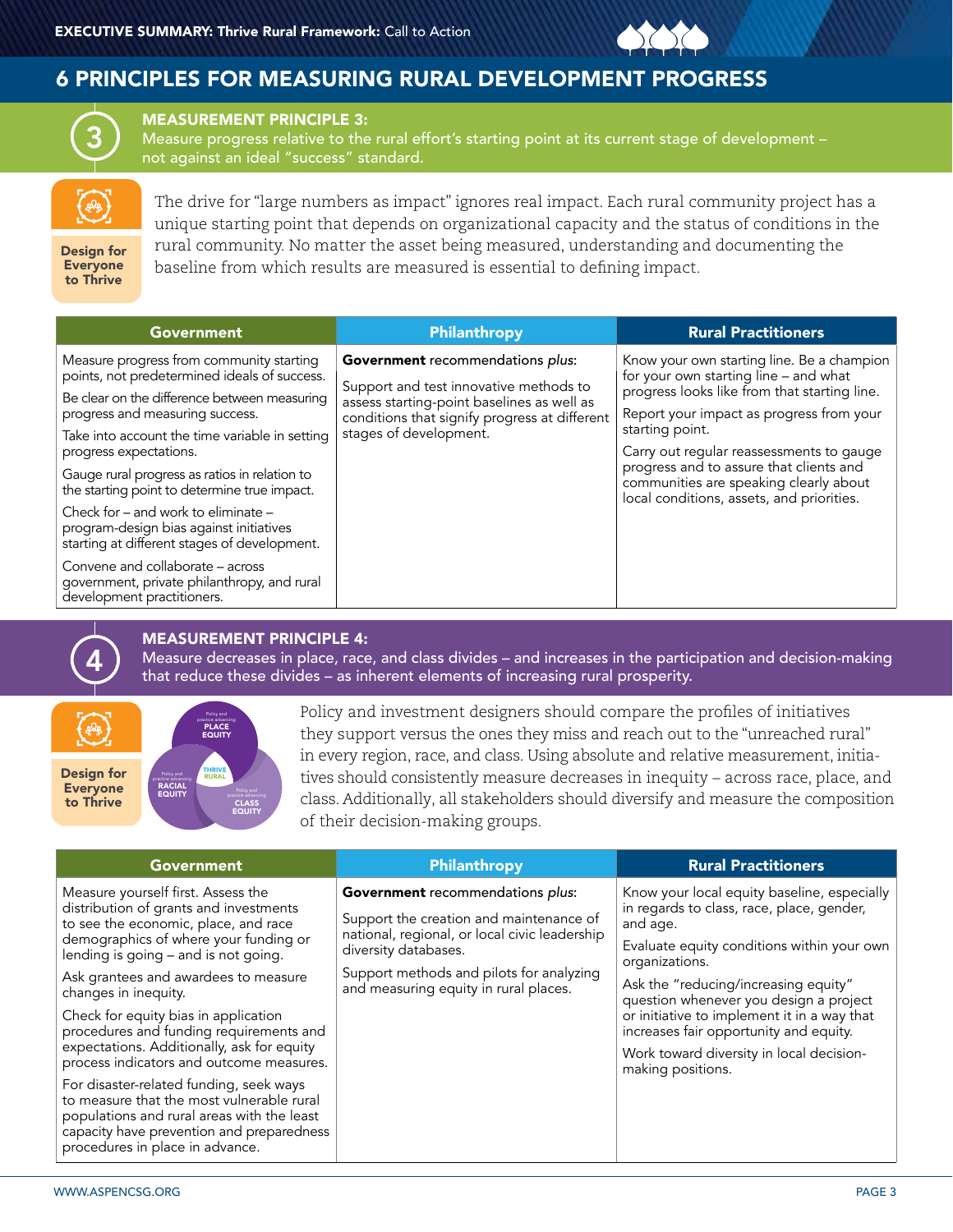# 6 PRINCIPLES FOR MEASURING RURAL DEVELOPMENT PROGRESS



#### MEASUREMENT PRINCIPLE 5:

Identify, value, and measure effective collaboration as progress toward rural prosperity.



Collaboration across organization and place is vital for rural prosperity and requires a sturdy organizational framework for acting together. However, effective rural collaboration typically takes more time and effort than going it alone, and funders rarely support it. Collaboration must be built on trust, shared understanding and goals, broad participation and decision-making across stakeholders, established methods and structures for working together, and leveraging resources.

| Government                                                                                                                                                                                                                                                              | Philanthropy                                                                                                                                                                                                                                                     | <b>Rural Practitioners</b>                                                                                                                                                                                                                                                                                                                                                                                                                                                                                                                                                                       |
|-------------------------------------------------------------------------------------------------------------------------------------------------------------------------------------------------------------------------------------------------------------------------|------------------------------------------------------------------------------------------------------------------------------------------------------------------------------------------------------------------------------------------------------------------|--------------------------------------------------------------------------------------------------------------------------------------------------------------------------------------------------------------------------------------------------------------------------------------------------------------------------------------------------------------------------------------------------------------------------------------------------------------------------------------------------------------------------------------------------------------------------------------------------|
| Ask grantees and awardees, when<br>relevant, to report what they consider to<br>be indicators and measures of useful and<br>strengthened collaboration.<br>Inventory the regional collaborations of<br>rural grantees and awardees - and their<br>comparative outcomes. | <b>Government</b> recommendations plus:<br>Support the documentation and analysis<br>of rural-focused collaborative efforts.<br>Support the identification of indicators and<br>collection and use of data related to rural<br>and Native nation collaborations. | Identify the elements that make your<br>close-at-hand collaborations work (or not) -<br>along with the resulting impact.<br>Understand your network connections and<br>their potential for collaboration.<br>Assess the impact of your individual<br>organization efforts, as compared to<br>local, regional and over-the-horizon<br>collaborations.<br>Include indicators of collaboration and<br>its impact in reports to funders, whether<br>required or not. This will help public,<br>philanthropic funders, and private sector<br>investors understand the importance of<br>collaboration. |

# 6

### MEASUREMENT PRINCIPLE 6:

Identify, value, and measure signals of local momentum as progress toward rural prosperity.

**Build Momentum**  Momentum is evidence of rural progress and success. Increasing youth and young adult engagement are particularly good indicators of momentum because they increase children's and young adults' belief – and local hope – that they can find a way to stay or move back to the community. Also important is a community's sense of pride in itself, or a willingness among locals to invest in a community, often without expectation of external support or reward.

| Government                                                                                                                                                                                | Philanthropy                                                                                                                                                                                                                                                                                                                                                                       | <b>Rural Practitioners</b>                                                                                                                                                                                                                                                                                                                                                                                                                                                                                                                                                                                                                                                             |
|-------------------------------------------------------------------------------------------------------------------------------------------------------------------------------------------|------------------------------------------------------------------------------------------------------------------------------------------------------------------------------------------------------------------------------------------------------------------------------------------------------------------------------------------------------------------------------------|----------------------------------------------------------------------------------------------------------------------------------------------------------------------------------------------------------------------------------------------------------------------------------------------------------------------------------------------------------------------------------------------------------------------------------------------------------------------------------------------------------------------------------------------------------------------------------------------------------------------------------------------------------------------------------------|
| Ask for measures of the vital signs of<br>momentum.<br>Consider momentum when making<br>decisions and reporting impact, but don't<br>turn momentum into a prerequisite or<br>requirement. | Government recommendations plus:<br>Understand, invest in, and measure the<br>organizational and collaborative design<br>and capacity that is key to building<br>community momentum.<br>Commission surveys and analysis of rural<br>and Native youth priorities and hopes;<br>they are key indicators of community<br>futures.<br>Cultivate – and measure – community<br>momentum. | See the indicators of the 20 Clues to Rural<br>Community Survival and the Measuring<br><b>Community Capacity Building workbook</b><br>for ideas of what momentum might look<br>like in your community. For example,<br>would creating a "community momentum<br>dashboard" be helpful in your place to<br>change mindsets and spark more hope?<br>Regularly survey or consult with your<br>community youth and young adults, who<br>often have a clear-eyed assessment of their<br>hometowns and what could make it better.<br>Document and report the micro-victories<br>that signal momentum.<br>Proclaim your small-but-real momentum<br>victories to your own community and region. |